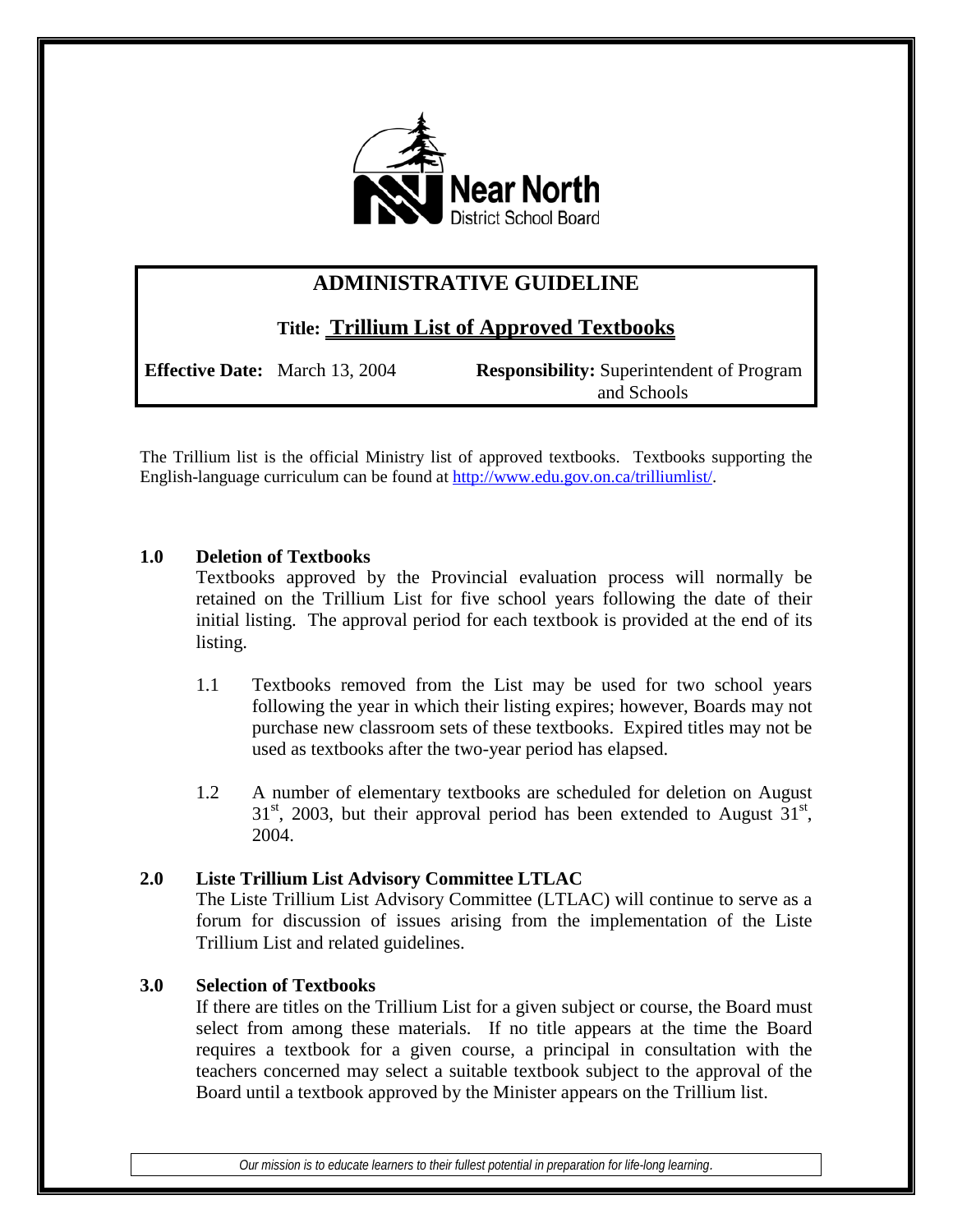3.1 The Trillium List includes three sections:

#### **Secondary Textbooks: OSS**

These are texts evaluated for consistency with the new curriculum. Beginning with the 2004-2005 school year, the Trillium List will contain only resources of this type.

#### **Secondary Textbook: OS:IS:**

These textbooks are appropriate for the OS:IS courses which may be offered until the end of the 2003-2004 school year.

#### **Elementary Textbooks:**

The textbooks are appropriate for the Ontario Curriculum. Textbooks purchased under the 1998-99 funding initiative are approved until August 31, 2004.

#### **4.0 Definitions**

- 4.1 A textbook is defined as "a comprehensive learning resource that is in print or electronic form, of that consists of any combination of print, electronic and non-print materials collectively designed to support a substantial portion of the Ontario Curriculum for a specific grade and subject in elementary school or a course in secondary school. Such a resource is intended for use by an entire class or group of students."
- 4.2 Supplementary resources is defined as "a resource that supports only a limited number of curriculum expectations or the curriculum expectations in a single strand, outlined in the curriculum policy document for a specific subject or course. Such a resource may be intended for use by an entire class or a group of students. Examples are readers, spellers, novels, spelling programs, dictionaries, atlases, and computer software and instructional guides."

#### **5.0 Board/School Selection of Textbooks:**

Under the Education Act, the Minister has the authority to select, approve and list textbooks for Boards to use in schools. Boards are responsible to approve all learning materials used in their classrooms to ensure that these materials meet local needs.

5.1 **Selection of Textbooks Where None Appear on the Trillium List** Section 7 of Regulation 298 applies until textbooks approved by the Ministry are available for the subjects or courses in question. Section 7 states the following: